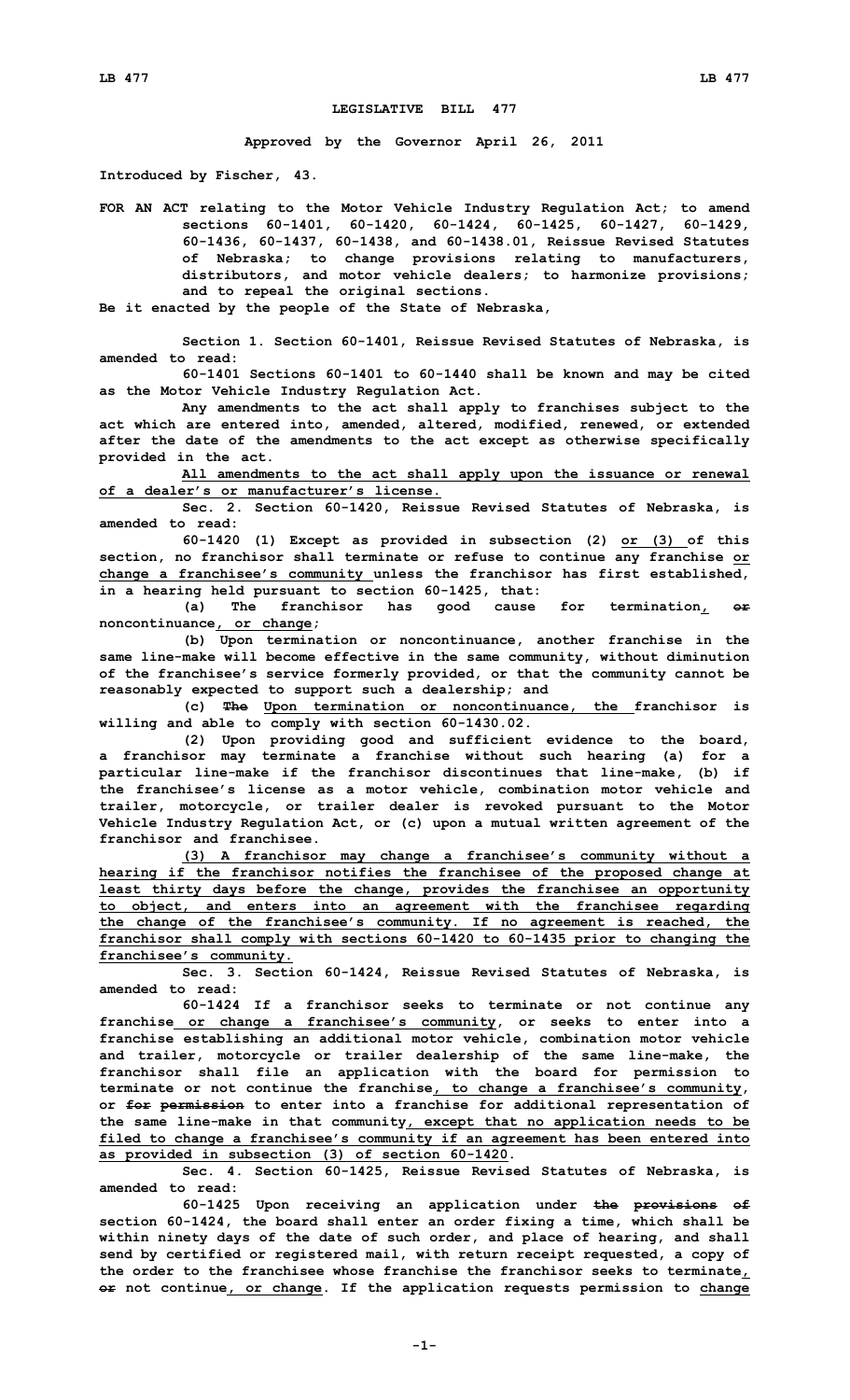**<sup>a</sup> franchisee's community or establish an additional motor vehicle, combination motor vehicle and trailer, motorcycle, or trailer dealership, <sup>a</sup> copy of the order shall be sent to all franchisees in the community who are then engaged in the business of offering to sell or selling the same line-make. Copies of orders shall be addressed to the franchisee at the place where the business is conducted. The board may also give notice of franchisor's application to any other parties whom the board may deem interested persons, such notice to be in the form and substance and given in the manner the board deems appropriate. Any person who can show an interest in the application may become <sup>a</sup> party to the hearing, whether or not he or she receives notice, but <sup>a</sup> party not receiving notice shall be limited to participation at the hearing on the question of the public interest in the termination or continuation of the franchise, the change in community, or in the establishment of an additional motor vehicle dealership.**

**Sec. 5. Section 60-1427, Reissue Revised Statutes of Nebraska, is amended to read:**

**60-1427 Upon hearing, the franchisor shall have the burden of proof to establish that under the Motor Vehicle Industry Regulation Act the franchisor should be granted permission to terminate or not continue the franchise, to change the franchisee's community, or to enter into <sup>a</sup> franchise establishing an additional motor vehicle, combination motor vehicle and trailer, motorcycle, or trailer dealership.**

**Nothing contained in the act shall be construed to require or authorize any investigation by the board of any matter before the board under the provisions of sections 60-1420 to 60-1435. Upon hearing, the board shall hear the evidence introduced by the parties and shall make its decision solely upon the record so made.**

**Sec. 6. Section 60-1429, Reissue Revised Statutes of Nebraska, is amended to read:**

**60-1429 Notwithstanding the terms, provisions, or conditions of any agreement or franchise, the following shall not constitute good cause, as used in sections 60-1420 and 60-1422, for the termination or noncontinuation of <sup>a</sup> franchise, for changing the franchisee's community, or for entering into <sup>a</sup> franchise for the establishment of an additional dealership in <sup>a</sup> community for the same line-make:**

**(1) The sole fact that the franchisor desires further penetration of the market;**

**(2) The change of ownership of the franchisee's dealership or the change of executive management of the franchisee's dealership unless the franchisor, having the burden of proof, proves that such change of ownership or executive management will be substantially detrimental to the distribution of the franchisor's motor vehicles, combination motor vehicles and trailers, motorcycles, or trailer products or to competition in the community. Substantially detrimental may include, but is not limited to, the failure of any proposed transferee or individual to meet the current criteria generally applied by the franchisor in qualifying new motor vehicle dealers; or**

**(3) The fact that the franchisee refused to purchase or accept delivery of any motor vehicle, combination motor vehicle and trailer, motorcycle, trailer, vehicle parts or accessories, or other commodity or service not ordered by the franchisee.**

**Sec. 7. Section 60-1436, Reissue Revised Statutes of Nebraska, is amended to read:**

**60-1436 <sup>A</sup> manufacturer or distributor shall not require or coerce any new motor vehicle dealer in this state to do any of the following:**

**(1) Order or accept delivery of any new motor vehicle, part or accessory, equipment, or other commodity not required by law which was not voluntarily ordered by the new motor vehicle dealer or retain any part or accessory that the dealer has not sold within twelve months if the part or accessory was not obtained through <sup>a</sup> specific order initiated by the dealer but was specified for, sold to, and shipped to the dealer pursuant to an automatic ordering system, if the part or accessory is in the condition required for return, and if the part or accessory is returned within thirty days after such twelve-month period. For purposes of this subdivision, automatic ordering system means <sup>a</sup> computerized system required by the franchisor, manufacturer, or distributor that automatically specifies parts and accessories for sale and shipment to the dealer without specific order thereof initiated by the dealer. The manufacturer, factory branch, distributor, or distributor branch shall not charge <sup>a</sup> restocking or handling fee for any part or accessory returned under this subdivision. In determining whether parts or accessories in the dealer's inventory were specified and sold under an automated ordering system, the parts and accessories in the**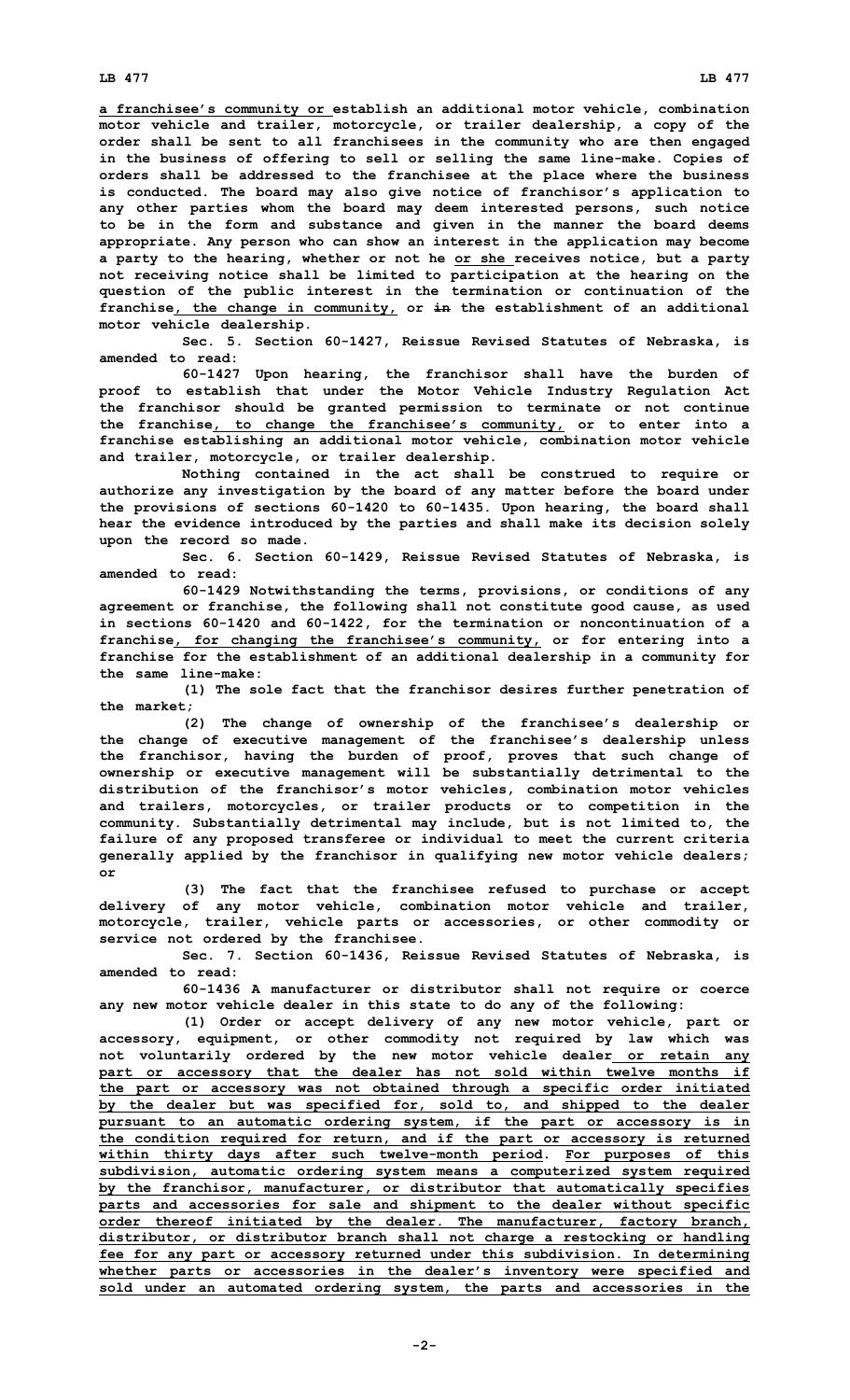**dealer's inventory are presumed to be the most recent parts and accessories that were sold to the dealer. This section shall not be construed to prevent the manufacturer or distributor from requiring that new motor vehicle dealers carry <sup>a</sup> reasonable inventory of models offered for sale by the manufacturer or distributor;**

**(2) Offer or accept delivery of any new motor vehicle with special features, accessories, or equipment not included in the list price of the new motor vehicle as publicly advertised by the manufacturer or distributor;**

**(3) Participate monetarily in any advertising campaign or contest or purchase any promotional materials, display devices, or display decorations or materials at the expense of the new motor vehicle dealer;**

**(4) Join, contribute to, or affiliate with an advertising association;**

**(5) Enter into any agreement with the manufacturer or distributor or do any other act prejudicial to the new motor vehicle dealer by threatening to terminate <sup>a</sup> dealer agreement or any contractual agreement or understanding existing between the dealer and the manufacturer or distributor. Notice in good faith to any dealer of the dealer's violation of any terms or provisions of the dealer agreement shall not constitute <sup>a</sup> violation of the Motor Vehicle Industry Regulation Act;**

**(6) Change the capital structure of the new motor vehicle dealership or the means by or through which the dealer finances the operation of the dealership, if the dealership at all times meets any reasonable capital standards determined by the manufacturer in accordance with uniformly applied criteria;**

**(7) Refrain from participation in the management of, investment in, or the acquisition of any other line of new motor vehicle or related products as long as the dealer maintains <sup>a</sup> reasonable line of credit for each make or line of vehicle, remains in compliance with reasonable facilities requirements, and makes no change in the principal management of the dealer;**

**(8) Prospectively assent to <sup>a</sup> release, assignment, novation, waiver, or estoppel which would relieve any person from liability imposed by the act or require any controversy between the new motor vehicle dealer and <sup>a</sup> manufacturer or distributor to be referred to <sup>a</sup> person other than the duly constituted courts of the state or the United States, if the referral would be binding upon the new motor vehicle dealer;**

**(9) Change the location of the new motor vehicle dealership or make any substantial alterations to the dealership premises, if such changes or alterations would be unreasonable, including unreasonably requiring <sup>a</sup> franchisee to establish, maintain, or continue exclusive sales facilities, sales display space, personnel, service, parts, or administrative facilities for <sup>a</sup> line-make, unless such exclusivity is reasonable and otherwise justified by reasonable business considerations. In making that determination, the franchisor shall take into consideration the franchisee's compliance with facility requirements as required by the franchise agreement. The franchisor shall have the burden of proving that business considerations justify exclusivity;**

**(10) Release, convey, or otherwise provide customer information if to do so is unlawful or if the customer objects in writing to doing so, unless the information is necessary for the manufacturer, factory branch, or distributor to meet its obligations to consumers or the new motor vehicle dealer including vehicle recalls or other requirements imposed by state or federal law;**

**(11) Release to any unaffiliated third party any customer information which has been provided by the new motor vehicle dealer to the manufacturer except as provided in subdivision (10) of this section. A manufacturer, importer, or distributor may not share, sell, or transfer customer information, obtained from <sup>a</sup> dealer and not otherwise publicly available, to other dealers franchised by the manufacturer while the originating dealer is still <sup>a</sup> franchised dealer of the manufacturer unless otherwise agreed to by the originating dealer. A manufacturer, importer, or distributor may not use any nonpublic personal information, as that term is used in 16 C.F.R. part 313, which is obtained from <sup>a</sup> dealer unless such use falls within one or more of the exceptions to opt out requirements under 16 C.F.R. 313.14 or 313.15;**

**(12) Establish in connection with the sale of <sup>a</sup> motor vehicle prices at which the dealer must sell products or services not manufactured or distributed by the manufacturer or distributor, whether by agreement, program, incentive provision, or otherwise; or**

**(13) Underutilize the dealer's facilities by requiring or coercing <sup>a</sup> dealer to exclude or remove from the dealer's facilities operations for selling or servicing <sup>a</sup> line-make of motor vehicles for which the dealer has**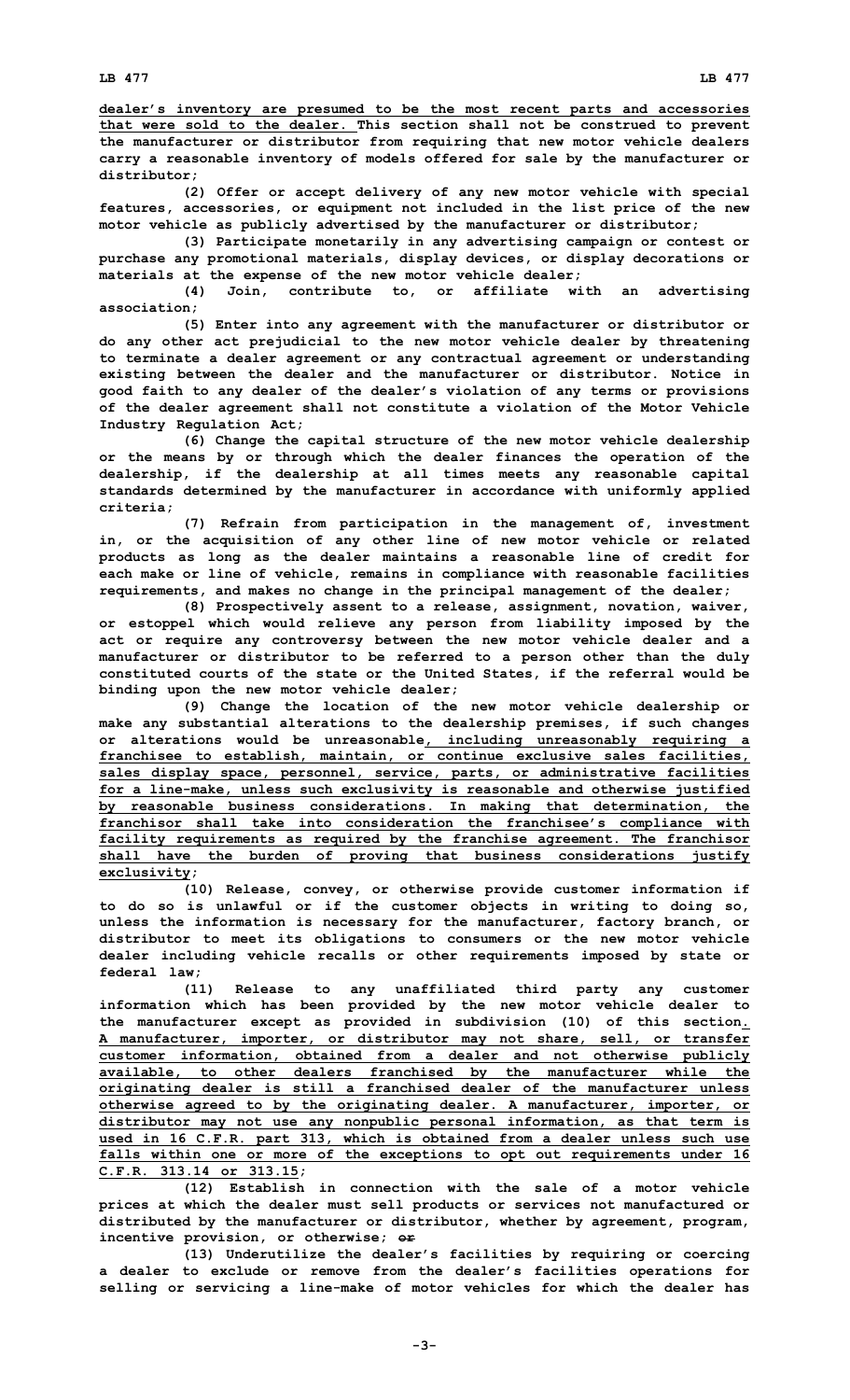**<sup>a</sup> franchise agreement to utilize the facilities, except that this subdivision does not prohibit <sup>a</sup> manufacturer from requiring an exclusive sales area within the facilities that are in compliance with reasonable requirements for the facilities if the dealer complies with subdivision (9) of this section; or.**

**(14)(a) Enter into any agreement with <sup>a</sup> manufacturer, factory branch, distributor, distributor branch, or one of its affiliates which gives site control of the premises of the dealer that does not terminate upon the occurrence of any of the following events:**

**(i) The right of the franchisor to manufacture or distribute the line-make of vehicles covered by the dealer's franchise is sold, assigned, or otherwise transferred by the manufacturer, factory branch, distributor, or distributor branch to another; or**

**(ii) The final termination of the dealer's franchise for any reason unless an agreement for site control is voluntarily negotiated separately and apart from the franchise agreement and consideration has been offered by the manufacturer and accepted by the dealer. If <sup>a</sup> dealer voluntarily terminates and has entered into <sup>a</sup> separately negotiated site control agreement, the agreement may survive the termination if the agreement clearly states that fact.**

**(b) For purposes of this subdivision, site control means the contractual right to control in any way the commercial use and development of the premises upon which <sup>a</sup> dealer's business operations are located, including the right to approve of additional or different uses for the property beyond those of its franchise, the right to lease or sublease the dealer's property, or the right or option to purchase the dealer's property.**

**Any action prohibited for <sup>a</sup> manufacturer or distributor under the Motor Vehicle Industry Regulation Act is also prohibited for <sup>a</sup> subsidiary which is wholly owned or controlled by contract by <sup>a</sup> manufacturer or distributor or in which a manufacturer or distributor has more than a ten percent ownership interest, including <sup>a</sup> financing division.**

**Sec. 8. Section 60-1437, Reissue Revised Statutes of Nebraska, is amended to read:**

**60-1437 In addition to the restrictions imposed by section 60-1436, a manufacturer or distributor shall not:**

**(1) Fail to deliver new motor vehicles or new motor vehicle parts or accessories within <sup>a</sup> reasonable time and in reasonable quantities relative to the new motor vehicle dealer's market area and facilities, unless the failure is caused by acts or occurrences beyond the control of the manufacturer or distributor or unless the failure results from an order by the new motor vehicle dealer in excess of quantities reasonably and fairly allocated by the manufacturer or distributor;**

**(2) Refuse to disclose to <sup>a</sup> new motor vehicle dealer the method and manner of distribution of new motor vehicles by the manufacturer or distributor or, if <sup>a</sup> line-make is allocated among new motor vehicle dealers, refuse to disclose to any new motor vehicle dealer that handles the same line-make the system of allocation, including, but not limited to, <sup>a</sup> complete breakdown by model, and <sup>a</sup> concise listing of dealerships with an explanation of the derivation of the allocation system, including its mathematical formula in <sup>a</sup> clear and comprehensible form;**

**(3) Refuse to disclose to <sup>a</sup> new motor vehicle dealer the total number of new motor vehicles of <sup>a</sup> given model which the manufacturer or distributor has sold during the current model year within the dealer's marketing district, zone, or region, whichever geographical area is the smallest;**

**(4) Increase the price of any new motor vehicle which the new motor vehicle dealer had ordered and delivered to the same retail consumer for whom the vehicle was ordered, if the order was made prior to the dealer's receipt of the written official price increase notification. A sales contract signed by <sup>a</sup> private retail consumer and binding on the dealer shall constitute evidence of such order. In the event of manufacturer or distributor price reduction or cash rebate, the amount of any reduction or rebate received by <sup>a</sup> dealer shall be passed on to the private retail consumer by the dealer. Any price reduction in excess of five dollars shall apply to all vehicles in the dealer's inventory which were subject to the price reduction. A price difference applicable to <sup>a</sup> new model or series of motor vehicles at the time of the introduction of the new model or series shall not be considered <sup>a</sup> price increase or price decrease. This subdivision shall not apply to price changes caused by the following:**

**(a) The addition to <sup>a</sup> motor vehicle of required or optional equipment pursuant to state or federal law;**

**(b) In the case of foreign-made vehicles or components, revaluation of the United States dollar; or**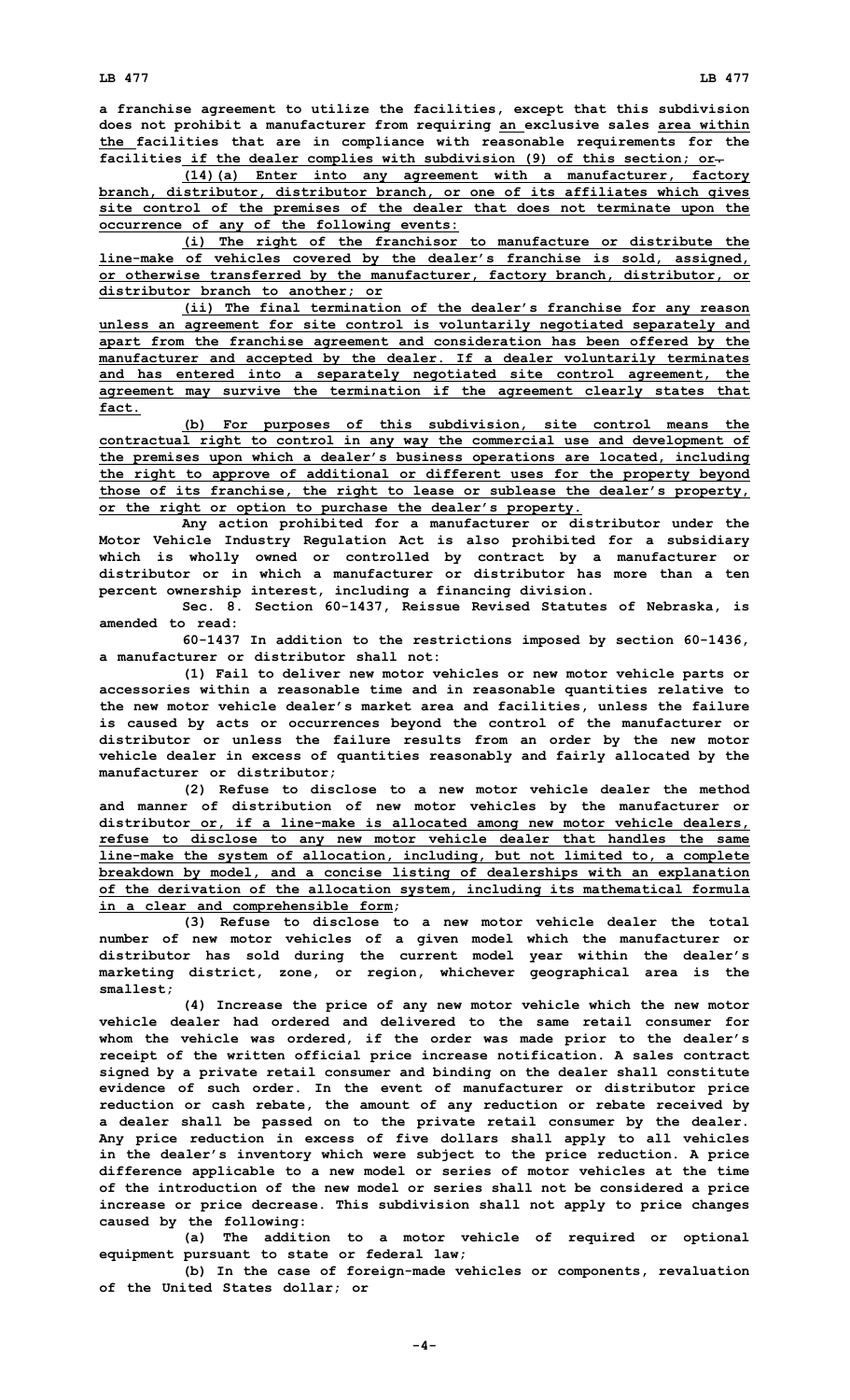**(c) Any increase in transportation charges due to an increase in rates charged by <sup>a</sup> common carrier or other transporter;**

**(5) Fail or refuse to sell or offer to sell to all franchised new motor vehicle dealers in <sup>a</sup> line-make every new motor vehicle sold or offered for sale to any franchised new motor vehicle dealer of the same line-make. However, the failure to deliver any such new motor vehicle shall not be considered a violation of this section if the failure is due to <sup>a</sup> lack of manufacturing capacity or to <sup>a</sup> strike or labor difficulty, <sup>a</sup> shortage of materials, <sup>a</sup> freight embargo, or any other cause over which the franchisor has no control. A manufacturer or distributor shall not require that any of its new motor vehicle dealers located in this state pay any extra fee, purchase unreasonable or unnecessary quantities of advertising displays or other materials, or remodel, renovate, or recondition the new motor vehicle dealer's existing facilities in order to receive any particular model or series of vehicles manufactured or distributed by the manufacturer for which the dealers have <sup>a</sup> valid franchise. Notwithstanding the provisions of this subdivision, nothing contained in this section shall be deemed to prohibit or prevent <sup>a</sup> manufacturer from requiring that its franchised dealers located in this state purchase special tools or equipment, stock reasonable quantities of certain parts, or participate in training programs which are reasonably necessary for those dealers to sell or service any model or series of new motor vehicles. This subdivision shall not apply to manufacturers of recreational vehicles;**

**(6) Fail to offer dealers of <sup>a</sup> specific line-make <sup>a</sup> new franchise agreement containing substantially similar terms and conditions for sales of the line-make if the ownership of the manufacturer or distributor changes or there is <sup>a</sup> change in the plan or system of distribution;**

**(7) Take an adverse action against <sup>a</sup> dealer because the dealer sells or leases <sup>a</sup> motor vehicle that is later exported to <sup>a</sup> location outside the United States. A franchise provision that allows <sup>a</sup> manufacturer or distributor to take adverse action against <sup>a</sup> dealer because the dealer sells or leases <sup>a</sup> motor vehicle that is later exported to <sup>a</sup> location outside the United States is enforceable only if, at the time of the original sale or lease, the dealer knew or reasonably should have known that the motor vehicle would be exported to <sup>a</sup> location outside the United States. A dealer is presumed to have no knowledge that <sup>a</sup> motor vehicle the dealer sells or leases will be exported to <sup>a</sup> location outside the United States if, under the laws of <sup>a</sup> state of the United States (a) the motor vehicle is titled, (b) the motor vehicle is registered, and (c) applicable state and local taxes are paid for the motor vehicle. Such presumption may be rebutted by direct, clear, and convincing evidence that the dealer knew or reasonably should have known at the time of the original sale or lease that the motor vehicle would be exported to <sup>a</sup> location outside the United States. Except as otherwise permitted by subdivision (7) of this section, <sup>a</sup> franchise provision that allows <sup>a</sup> manufacturer or distributor to take adverse action against <sup>a</sup> dealer because the dealer sells or leases <sup>a</sup> motor vehicle that is later exported to <sup>a</sup> location outside the United States is void and unenforceable;**

**(8) Discriminate against <sup>a</sup> dealer holding <sup>a</sup> franchise for <sup>a</sup> line-make of the manufacturer or distributor in favor of other dealers of the same line-make in this state by:**

**(a) Selling or offering to sell <sup>a</sup> new motor vehicle to <sup>a</sup> dealer at <sup>a</sup> lower actual price, including the price for vehicle transportation, than the actual price at which the same model similarly equipped is offered to or is available to another dealer in this state during <sup>a</sup> similar time period; or**

**(b) Using <sup>a</sup> promotional program or device or an incentive, payment, or other benefit, whether paid at the time of the sale of the new motor vehicle to the dealer or later, that results in the sale or offer to sell <sup>a</sup> new motor vehicle to <sup>a</sup> dealer at <sup>a</sup> lower price, including the price for vehicle transportation, than the price at which the same model similarly equipped is offered or is available to another dealer in this state during <sup>a</sup> similar time period. This subdivision shall not prohibit <sup>a</sup> promotional or incentive program that is functionally available to competing dealers of the same line-make in this state on substantially comparable terms; or**

**(9) Make any express or implied statement or representation directly or indirectly that the dealer is under any obligation whatsoever to offer to sell or sell any extended service contract, or extended maintenance plan, gap policy, gap waiver, or other aftermarket product or service offered, sold, backed by, or sponsored by the manufacturer or distributor or to sell, assign, or transfer any of the dealer's retail sales contracts or leases in this state on motor vehicles manufactured or sold by the manufacturer or distributor to <sup>a</sup> finance company or class of finance companies, leasing company or class of leasing companies, or other specified person, because of any relationship or**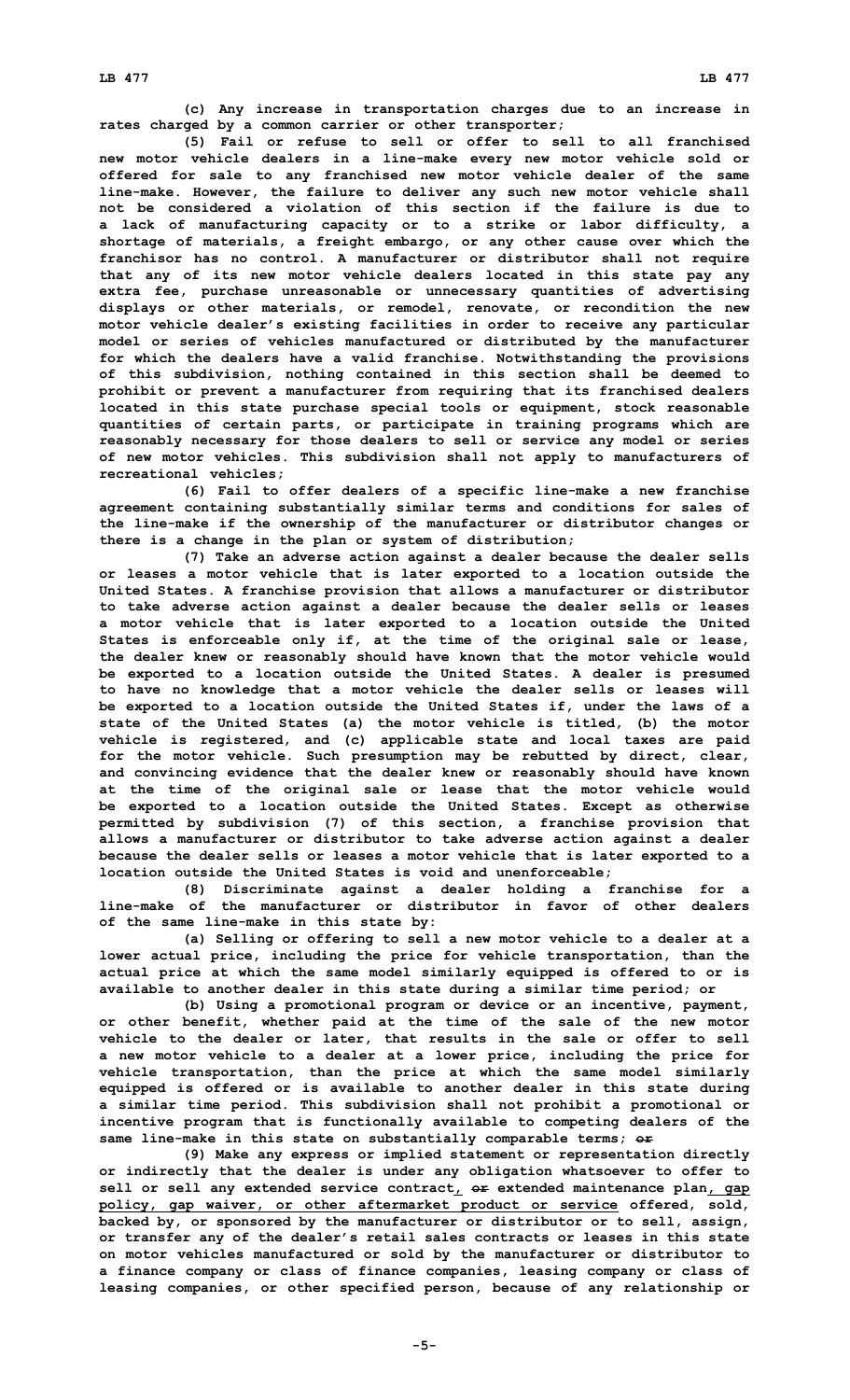**affiliation between the manufacturer or distributor and the finance company or companies, leasing company or leasing companies, or the specified person or persons; or.**

**(10) Prohibit <sup>a</sup> franchisee from acquiring <sup>a</sup> line-make of new motor vehicles solely because the franchisee owns or operates <sup>a</sup> franchise of the same line-make in <sup>a</sup> contiguous market.**

**Any such statements, threats, promises, acts, contracts, or offers of contracts, when their effect may be to lessen or eliminate competition or tend to create <sup>a</sup> monopoly, are declared unfair trade practices and unfair methods of competition and are prohibited.**

**Sec. 9. Section 60-1438, Reissue Revised Statutes of Nebraska, is amended to read:**

**60-1438 (1) Each new motor vehicle manufacturer or distributor shall specify in writing to each of its new motor vehicle dealers licensed in this state the dealer's obligations for preparation, delivery, and warranty service on its products. The manufacturer or distributor shall compensate the new motor vehicle dealer for warranty service which such manufacturer or distributor requires the dealer to provide, including warranty and recall obligations related to repairing and servicing motor vehicles and all parts and components included in or manufactured for installation in the motor vehicles of the manufacturer or distributor. The manufacturer or distributor shall provide the new motor vehicle dealer with the schedule of compensation to be paid to the dealer for parts, work, and service and the time allowance for the performance of the work and service.**

**(2) (2)(a) The schedule of compensation shall include reasonable compensation for diagnostic work, as well as repair service, parts, and labor. Time allowances for the diagnosis and performance of warranty work and service shall be reasonable and adequate for the work to be performed. In the determination of what constitutes reasonable compensation under this section, the principal factors to be given consideration shall be the prevailing wage rates being paid by dealers in the community in which the dealer is doing business, and in no event shall the compensation of the dealer for warranty parts and labor be less than the rates charged by the dealer for like parts and service to retail or fleet customers, as long as such rates are reasonable. In determining prevailing wage rates, the rate of compensation for labor for that portion of repair orders for routine maintenance, such as oil and fluid changes, shall not be used.**

**(b) For purposes of this section, compensation for parts may be determined by calculating the price paid by the dealer for parts, including all shipping and other charges, multiplied by the sum of one and the dealer's average percentage markup over the price paid by the dealer for parts purchased by the dealer from the manufacturer and sold at retail. The dealer may establish average percentage markup by submitting to the manufacturer one hundred sequential customer-paid service repair orders or ninety days of customer-paid service repair orders, whichever is less, covering repairs made no more than one hundred eighty days before the submission and declaring what the average percentage markup is. Within thirty days after receipt of the repair orders, the manufacturer may audit the submitted repair orders and approve or deny approval of the average percentage markup based on the audit. The average percentage markup shall go into effect forty-five days after the approval based on that audit. If the manufacturer denies approval of the average percentage markup declared by the dealer, the dealer may file <sup>a</sup> complaint with the board. The manufacturer shall have the burden to establish that the denial was reasonable. If the board determines that the denial was not reasonable, the denial shall be deemed <sup>a</sup> violation of the Motor Vehicle Industry Regulation Act subject to the enforcement procedures of the act. Only retail sales not involving warranty repairs or parts supplied for routine vehicle maintenance shall be considered in calculating average percentage markup. No manufacturer shall require <sup>a</sup> dealer to establish average percentage markup by <sup>a</sup> methodology, or by requiring information, that is unduly burdensome or time consuming to provide, including, but not limited to, part-by-part or transaction-by-transaction calculations. A dealer shall not request <sup>a</sup> change in the average percentage markup more than twice in one calendar year.**

> **(3) <sup>A</sup> manufacturer or distributor shall not do any of the following: (a) Fail to perform any warranty obligation;**

**(b) Fail to include in written notices of factory recalls to new motor vehicle owners and dealers the expected date by which necessary parts and equipment will be available to dealers for the correction of the defects; or**

**(c) Fail to compensate any of the new motor vehicle dealers licensed in this state for repairs effected by the recall.**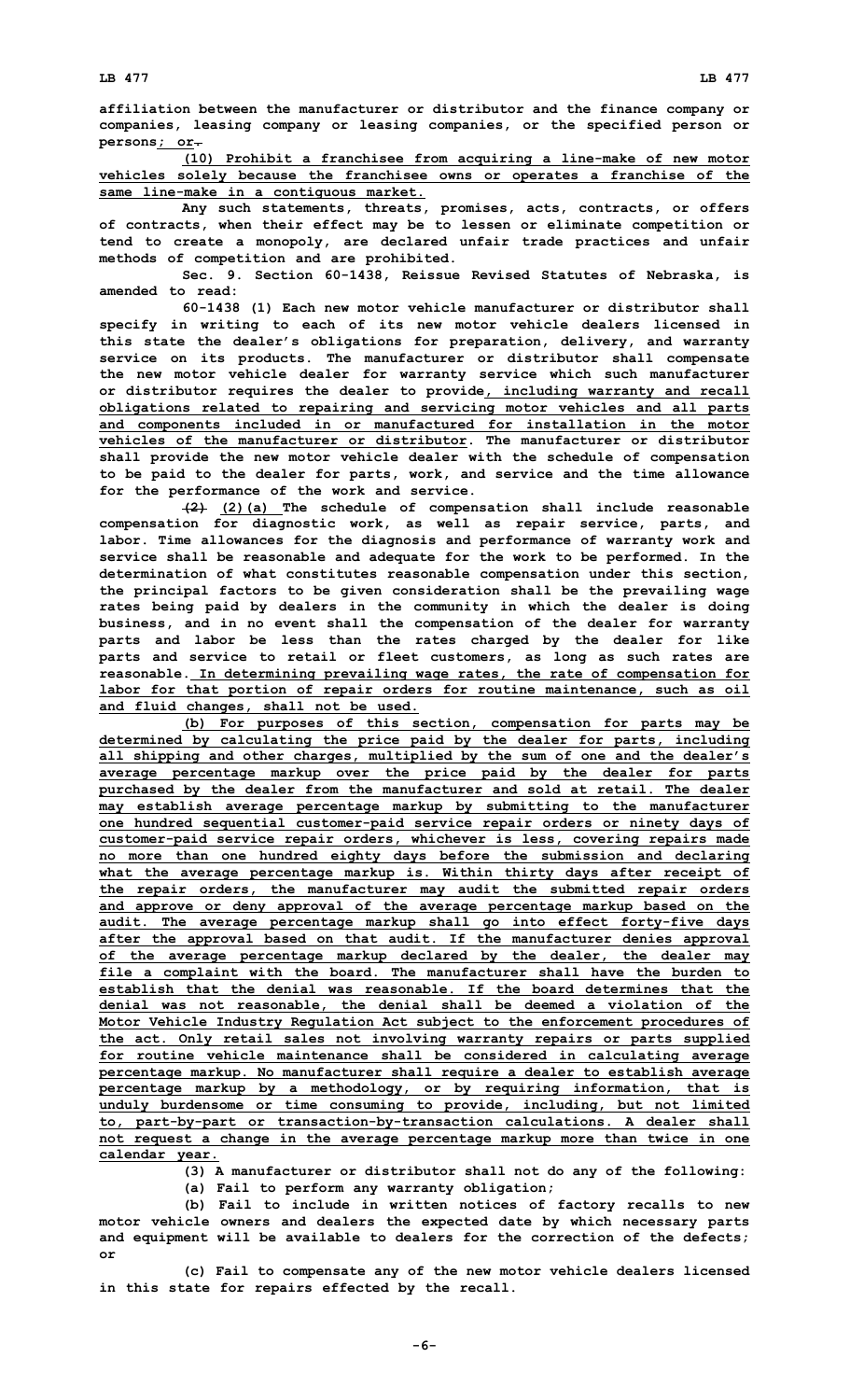**if:**

**(4) <sup>A</sup> dealer's claim for warranty compensation may be denied only**

**(a) The dealer's claim is based on <sup>a</sup> nonwarranty repair;**

**(b) The dealer lacks documentation for the claim;**

**(c) The dealer fails to comply with specific substantive terms and conditions of the franchisor's warranty compensation program; or**

**(d) The manufacturer has <sup>a</sup> bona fide belief based on competent evidence that the dealer's claim is intentionally false, fraudulent, or misrepresented.**

**(4) (5) All claims made by <sup>a</sup> new motor vehicle dealer pursuant to this section for labor and parts shall be made within six months after completing the work and shall be paid within thirty days after their approval. All claims shall be either approved or disapproved by the manufacturer or distributor within thirty days after their receipt on <sup>a</sup> proper form generally used by the manufacturer or distributor and containing the usually required information therein. Any claim not specifically disapproved in writing within thirty days after the receipt of the form shall be considered to be approved and payment shall be made within thirty days. The manufacturer has the right to audit the claims for two years one year after payment, except that if the manufacturer has reasonable cause to believe that <sup>a</sup> claim submitted by <sup>a</sup> dealer is intentionally false or fraudulent, the manufacturer has the right to audit the claims for four years after payment. For purposes of this subsection, reasonable cause means <sup>a</sup> bona fide belief based upon evidence that the issues of fact are such that <sup>a</sup> person of ordinary caution, prudence, and judgment could believe that <sup>a</sup> claim was intentionally false or fraudulent. As <sup>a</sup> result of an audit authorized under this subsection, the manufacturer has the right and to charge back to the new motor vehicle dealer the amount of any false or fraudulent previously paid claim after the new motor vehicle dealer has had notice and an opportunity to participate in all franchisor internal appeal processes as well as all available legal processes. The requirement to approve and pay the claim within thirty days after receipt of the claim does not preclude chargebacks for any fraudulent claim previously paid. A manufacturer may not deny <sup>a</sup> claim based solely on <sup>a</sup> dealer's incidental failure to comply with <sup>a</sup> specific claim processing requirement, such as <sup>a</sup> clerical error that does not put into question the legitimacy of the claim. If <sup>a</sup> claim is rejected for <sup>a</sup> clerical error, the dealer may resubmit <sup>a</sup> corrected claim in <sup>a</sup> timely manner.**

**(5) (6) The warranty obligations set forth in this section shall also apply to any manufacturer of <sup>a</sup> new motor vehicle transmission, engine, or rear axle that separately warrants its components to customers.**

**(7) This section does not apply to recreational vehicles.**

**Sec. 10. Section 60-1438.01, Reissue Revised Statutes of Nebraska, is amended to read:**

**60-1438.01 (1) For purposes of this section, manufacturer or distributor includes (a) <sup>a</sup> factory representative or <sup>a</sup> distributor representative or (b) <sup>a</sup> person who is affiliated with <sup>a</sup> manufacturer or distributor or who, directly or indirectly through an intermediary, is controlled by, or is under common control with, the manufacturer or distributor. A person is controlled by <sup>a</sup> manufacturer or distributor if the manufacturer or distributor has the authority directly or indirectly, by law or by agreement of the parties, to direct or influence the management and policies of the person. A franchise agreement with <sup>a</sup> Nebraska-licensed dealer which conforms to and is subject to the Motor Vehicle Industry Regulation Act is not control for purposes of this section.**

**(2) Except as provided in this section, <sup>a</sup> manufacturer or distributor shall not directly or indirectly:**

**(a) Own an interest in <sup>a</sup> franchise, franchisee, or consumer care or service facility, except that <sup>a</sup> manufacturer or distributor may hold stock in <sup>a</sup> publicly held franchise, franchisee, or consumer care or service facility so long as the manufacturer or distributor does not by virtue of holding such stock operate or control the franchise, franchisee, or consumer care or service facility;**

**(b) Operate or control <sup>a</sup> franchise, franchisee, or consumer care or service facility; or**

**(c) Act in the capacity of <sup>a</sup> franchisee or motor vehicle dealer.**

**(3) <sup>A</sup> manufacturer or distributor may own an interest in <sup>a</sup> franchisee or otherwise control <sup>a</sup> franchise for <sup>a</sup> period not to exceed twelve months after the date the manufacturer or distributor acquires the franchise if:**

**(a) The person from whom the manufacturer or distributor acquired the franchise was <sup>a</sup> franchisee; and**

**(b) The franchise is for sale by the manufacturer or distributor.**